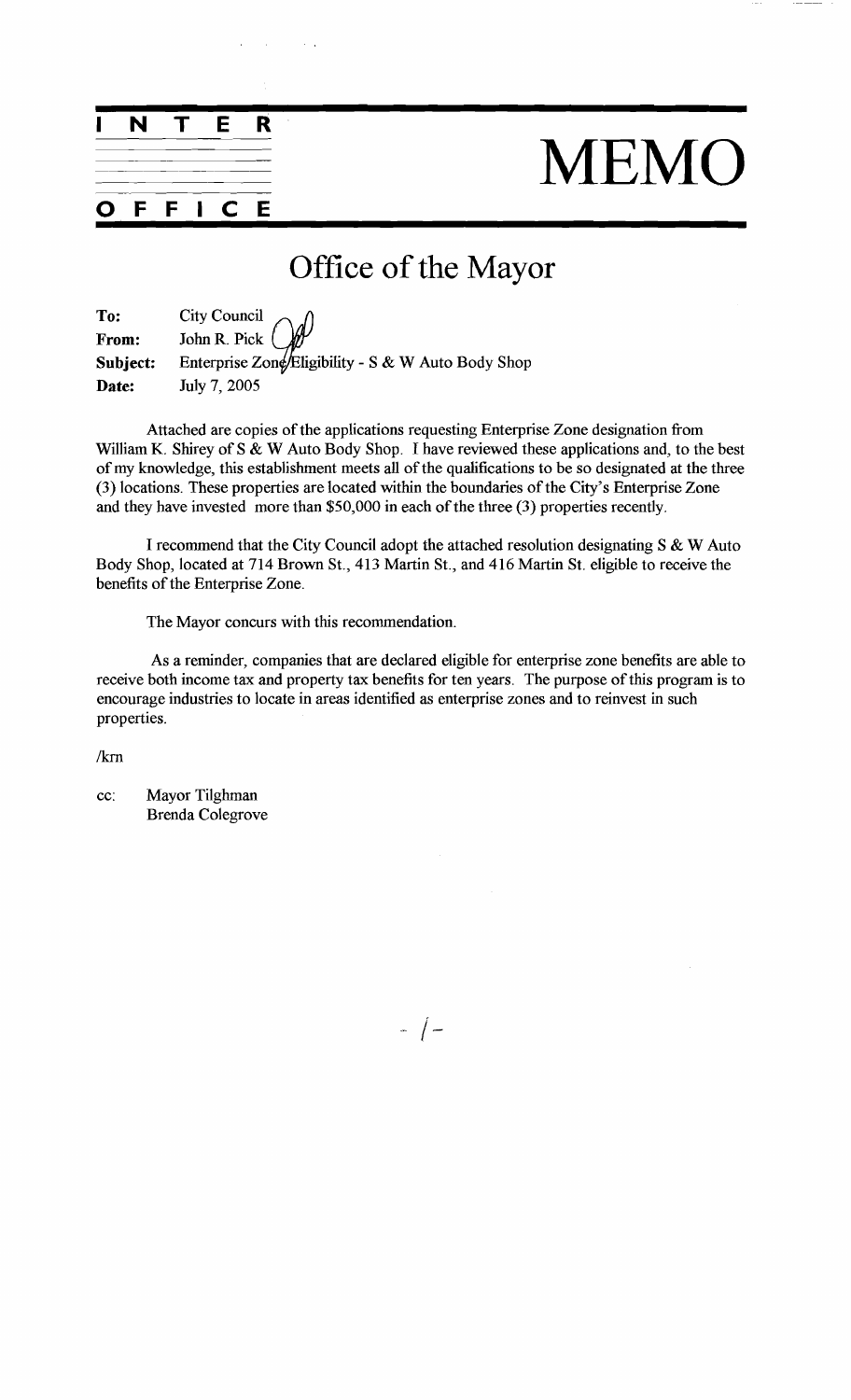

#### **MARYLAND**

### REQUEST FOR STATE ENTERPRISE ZONE QUALIFICATION **TN** THE'CITY OF SALISBURY

This application allows us to determine whether or not your business is eligible to receive Enterprise Zone benefits. Please return the application to:

> John R. Pick, City Administrator City of Salisbury 125 North Division Street Salisbury, MD 2 1801 -4940

If determined eligible, you will receive a letter confirming this determination fiom the City of Salisbury. Keep the letter as proof of your Enterprise Zone certification.

| <b>GENERAL INFORMATION NEEDED:</b>                                    |
|-----------------------------------------------------------------------|
| NAME OF Oxew auto Sody Shops Me                                       |
| CONTACT $W_{1}$ (1, 1, 2 m Shirey PHONE: 410-749-935)                 |
| PRESENT<br>LOCATION: 416 MARTIN ST SALISSWAY Md21804                  |
| TYPE OF BUSINESS: Auto repairs hody shop                              |
| FEDERAL TAX ID NO. $\sqrt{\Delta}$ -/01 <sup>600</sup> /7 NAICS CODE: |
| HOW LONG IN THIS LOCATION: 30 ujean                                   |
|                                                                       |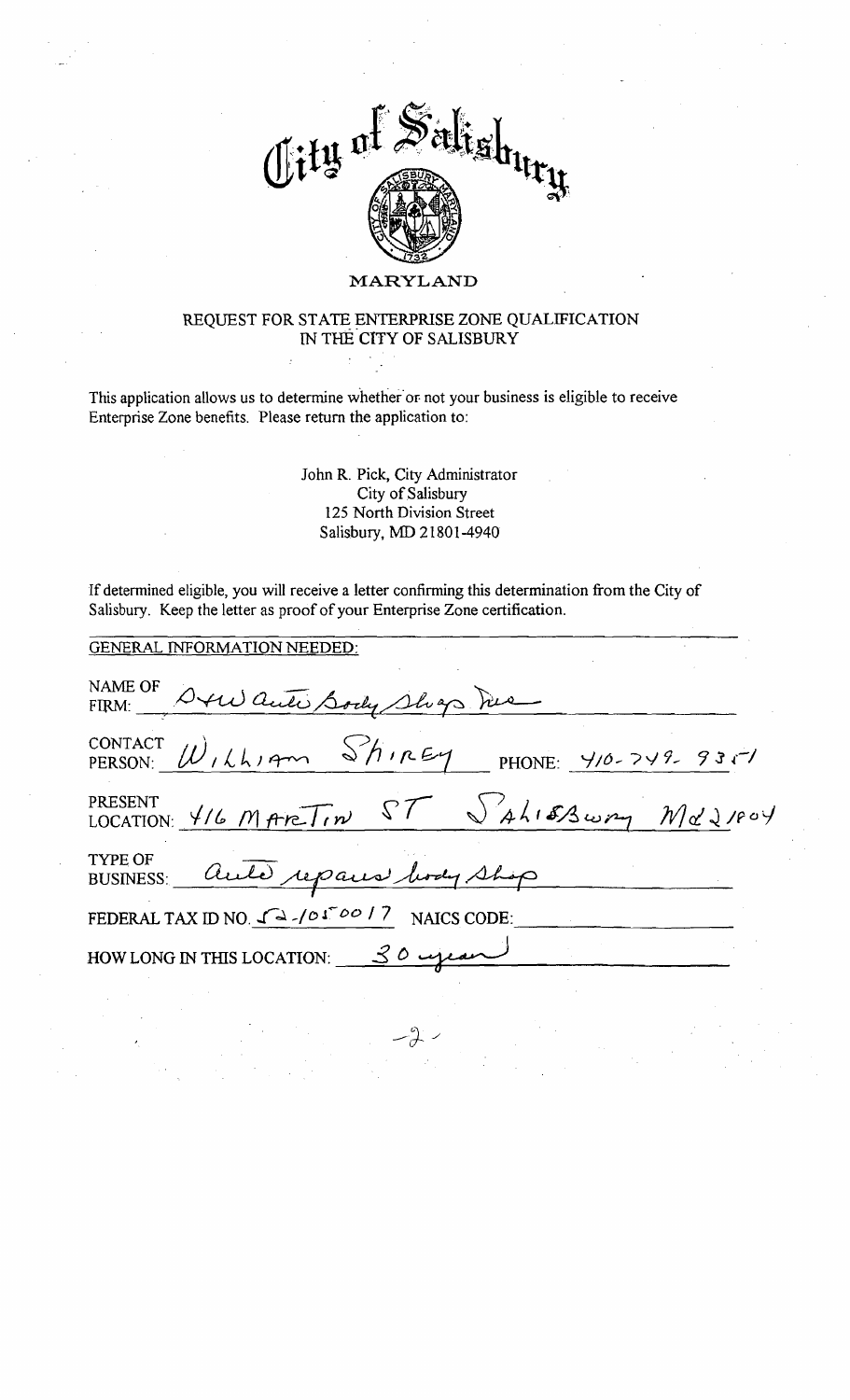OWNER OF REAL PROPERTY WHERE BUSINESS IS<br>LOCATED: <u>W, LL, Am /< S h, p</u>c.cy + S Ed w And Whittin T = n S r

YOGSKAYWOOD DR SALISBURG MB SALICAWN **ADDRESS OF OWNER:** 

OUR COMPANY QUALIFIES FOR ENTERPRISE ZONE BENEFITS BECAUSE (CHECK ALL THAT APPLY):

WE HAVE CREATED MORE THAN TWO FULL-TIME POSITIONS SINCE  $\Box$ LOCATING IN THE ENTERPRISE ZONE\*.

"(EMPLOYEES WORKING IN EXCESS OF *35* HOURS PER WEEK ON AVERAGE ARE CONSIDERED FULL TIME.)

WE HAVE INVESTED MORE THAN *\$50,000* IN OUR PROPERTY LOCATED IN THE ENTERPRISE ZONE.

LF COMPANY QUALIFIES FOR ENTERPRISE ZONE BENEFITS DUE TO JOB CREATION, PLEASE COMPLETE THE FOLLOWING:

DATE COMPANY LOCATED IN THE ENTERPRISE ZONE:

NUMBER OF FULL-TIME EMPLOYEES EMPLOYED AT THIS LOCATION ON THE DATE COMPANY LOCATED IN THE ENTERPRISE ZONE:

CURRENT NUMBER OF FULL-TIME EMPLOYEES EMPLOYED AT THIS  $\mathcal{L}$  DCATION:  $\mathcal{V}$ 

IF COMPANY QUALIFIES FOR ENTERPRISE ZONE BENEFITS DUE TO INVESTMENT IN THE PROPERTY, PLEASE COMPLETE THE FOLLOWING:

APPROXIMATE DATE ON WHICH IMPROVEMENTS WERE APPROXIMATE DATE ON WHIC<br>COMPLETED:  $\sqrt{0.4}$ 

 $\mathbf{\tilde{c}}$ 

BRIEFLY DESCRIBE IMPROVEMENTS: VILLU ad <u>jeu fra</u> APPROXIMATE COST Ä,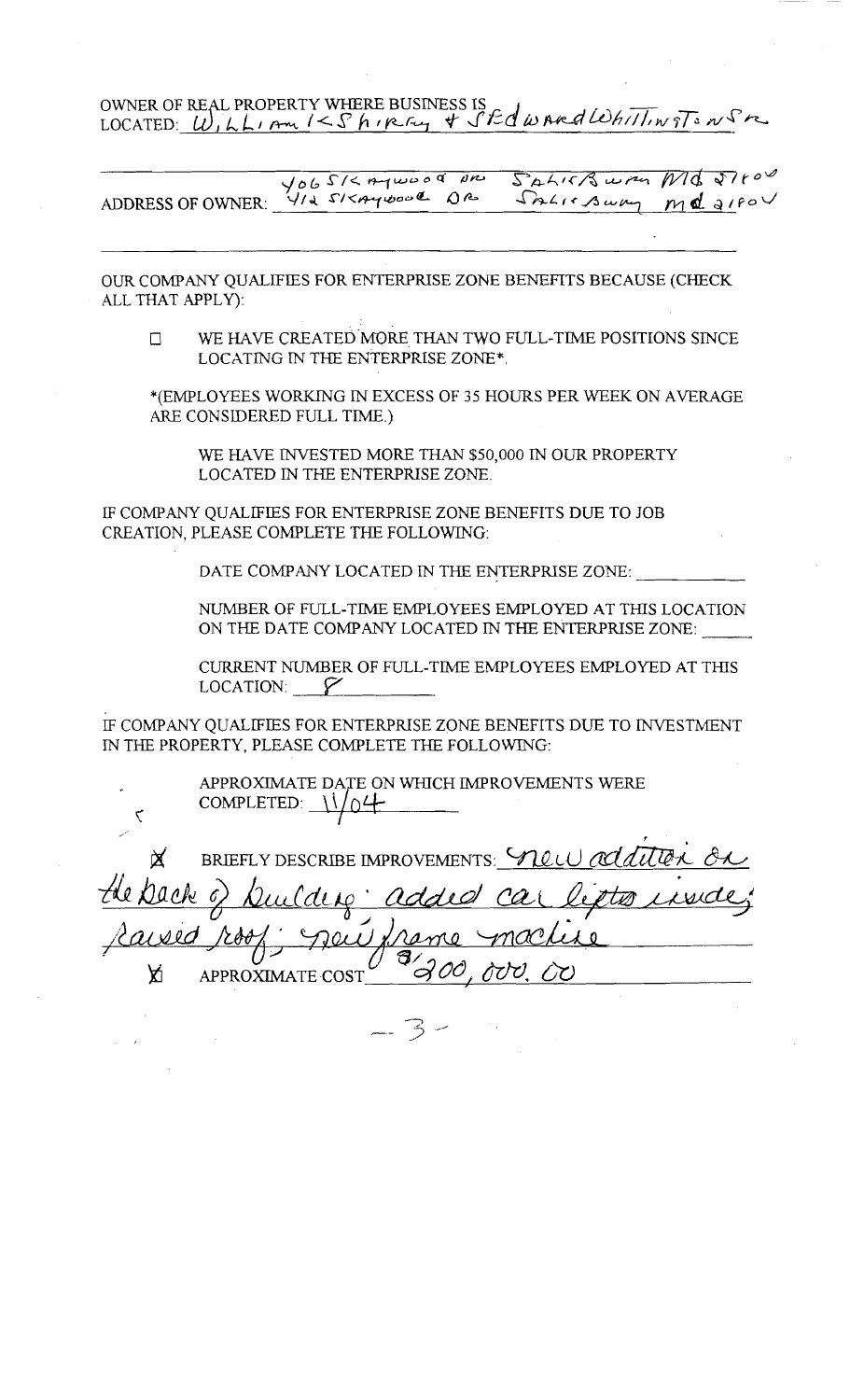

#### REQUEST FOR STATE ENTERPRISE ZONE QUALIFICATION IN THE CITY OF SALISBURY

This application allows us to determine whether or not your business is eligible to receive Enterprise Zone benefits. Please return the application to:

in g

John R. Pick, City Administrator City of Salisbury **<sup>2</sup>**25 North Division Street Salisbury, MD 21801-4940

If determined eligible, you will receive a letter confirming this determination from the City of Salisbury. Keep the letter as prcof of your Enterprise Zone certification.

| <b>GENERAL INFORMATION NEEDED:</b>                               |
|------------------------------------------------------------------|
| NAME OF<br>FIRM: A tw Cuite Sody Shop                            |
| <b>CONTACT</b><br>Wielen Sluin<br>PHONE: V/02749-931フ<br>PERSON: |
| <b>PRESENT</b><br>$4/3$ Martin / 4<br>LOCATION:                  |
| TYPE OF<br>aute upon body Shop<br><b>BUSINESS:</b>               |
| FEDERAL TAX ID NO. $\int 27\cos(7\theta) d\theta$ NAICS CODE:    |
| HOW LONG IN THIS LOCATION: $\sqrt{0}$                            |
|                                                                  |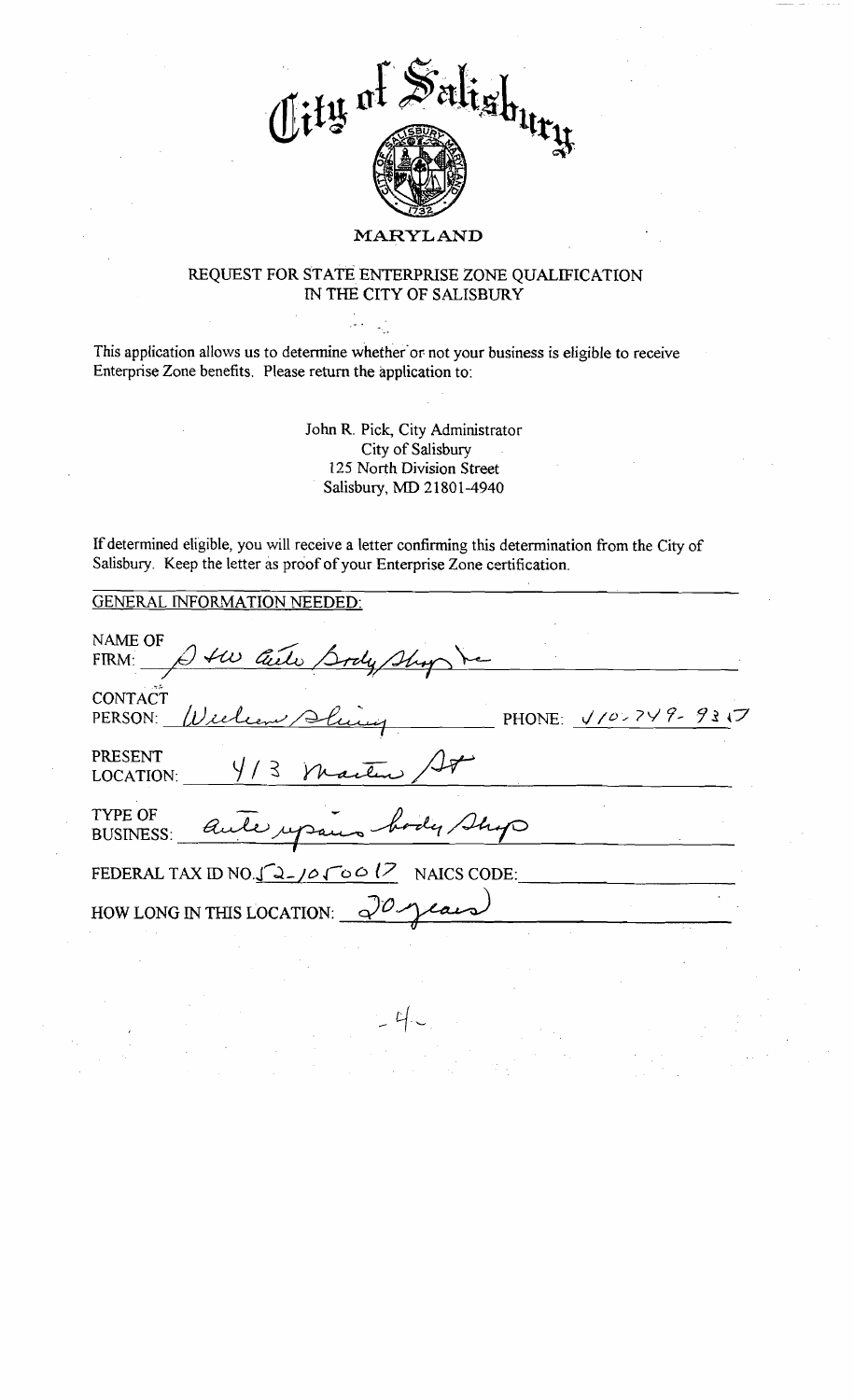OWNER OF REAL PROPERTY WHERE BUSINESS IS OWNER OF REAL PROPERTY WHERE BUSINESS IS<br>LOCATED: (U, LL, Am  $\frac{1}{5}$  ), I, Ety Y *SOHN*  $\frac{2}{3}$  Wh,  $\frac{7}{11}$ ,  $\frac{1}{10}$  Tow

*pkwcwod* **PL S;eLlxA U-**ADDRESS OF OWNER:  $\sqrt[1]{2}$  SK gywood pr Sah KR upy

OUR COMPANY QUALIFIES FOR ENTERPRISE ZONE BENEFITS BECAUSE (CHECK ALL THAT APPLY):

IJ WE HAVE CREATED MORE THAN TWO FULL-TIME POSITIONS SMCE LOCATING **IN** THE ENTERPRISE ZONE\*.

"(EMPLOYEES WORKING M EXCESS OF 35 HOURS PER WEEK ON AVERAGE ARE CONSIDERED FULL TIME.)

WE HAVE INVESTED MORE THAN \$50,000 IN OUR PROPERTY LOCATED IN THE ENTERPRISE ZONE.

IF COMPANY QUALIFIES FOR ENTERPRISE ZONE BENEFITS DUE TO JOB CREATION, PLEASE COMPLETE THE FOLLOWING:

DATE COMPANY LOCATED IN THE ENTERPRISE ZONE:

NUMBER OF FULL-TIME EMPLOYEES EMPLOYED AT THIS LOCATION ON THE DATE COWANY LOCATED IN THE ENTERPRISE ZONE:

CURRENT NUMBER OF FULL-TIME EMPLOYEES EMPLOYED AT THIS LOCATION:  $\frac{1}{4}$ 

IF COMPANY QUALIFIES FOR ENTERPRISE ZONE BENEFITS DUE TO INVESTMENT IN THE PROPERTY, PLEASE COMPLETE THE FOLLOWING:

> APPROXIMATE DATE ON WHICH IMPROVEMENTS WERE COMPLETED: **21%**

'i

BRIEFLY DESCRIBE IMPROVEMENTS: <u>2 new</u>  $\Box$ **J**  *I*  $\mathscr{A}$ .  $\Box$ APPROXIMATE COST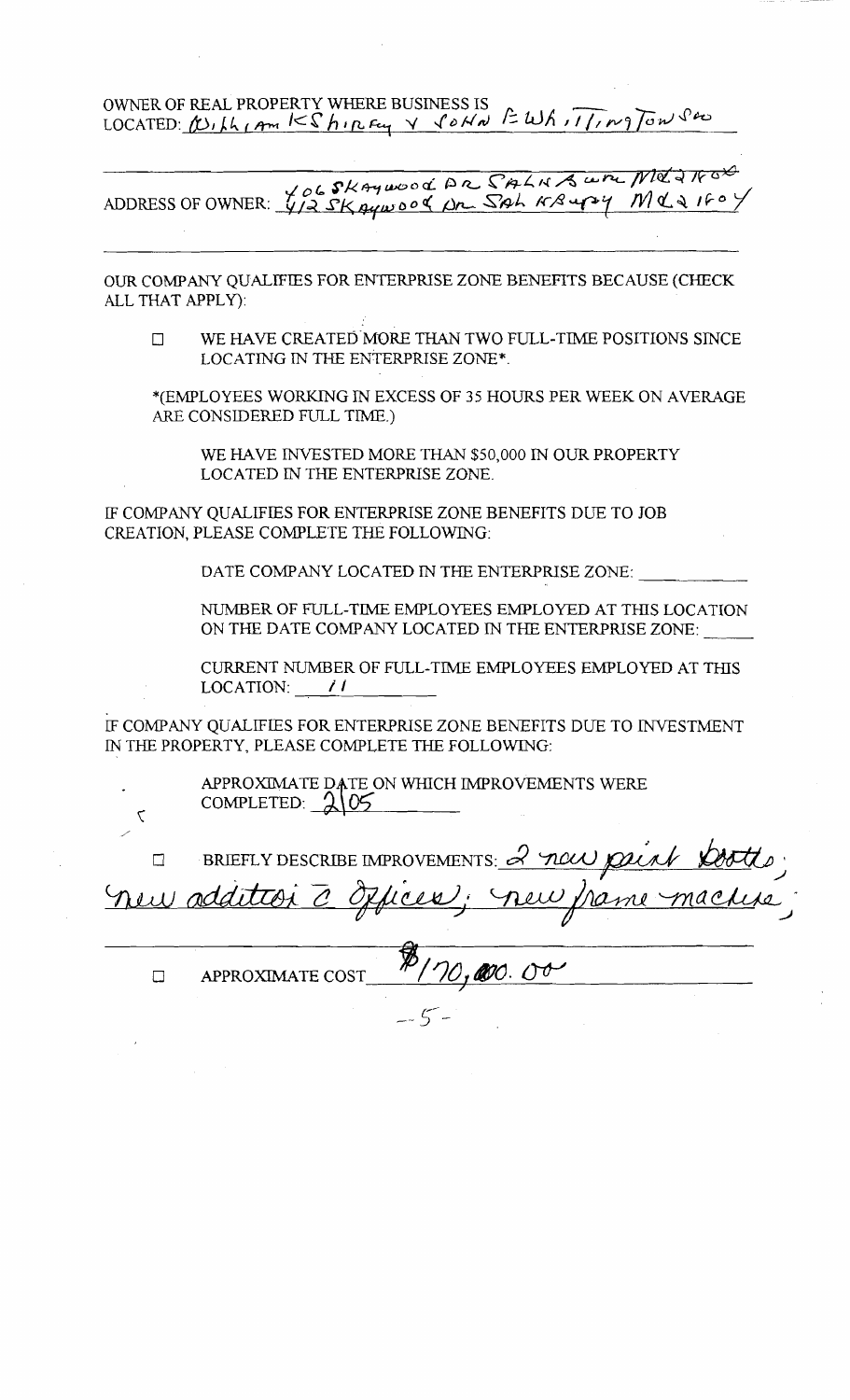**RECD** MAY 3 1 2005



#### REQUEST FOR STATE ENTERPRISE ZONE QUALIFICATION IN THE CITY OF SALISBURY

This application allows us to determine whether or not your business is eligible to receive Enterprise Zone benefits. Please return the application to:

> John R. Pick, City Administrator City of Salisbury 125 North Division Street Salisbury, MD 21801 -4940

If determined eligible, you will receive a letter confirming this determination from the City of

#### GENERAL INFORMATION NEEDED:

| Salisbury. Keep the letter as proof of your Enterprise Zone certification. |
|----------------------------------------------------------------------------|
| <b>GENERAL INFORMATION NEEDED:</b>                                         |
| NAME OF Steel auto Sody Shop de                                            |
| CONTACT William Shirry<br>PHONE: $1/0.719.931^{-1}$                        |
| PRESENT<br>LOCATION: 714 Slower/27                                         |
| TYPE OF<br>BUSINESS auto repairs body Shiop                                |
| FEDERAL TAX ID NO. 52.1010017 NAICS CODE:                                  |
| HOW LONG IN THIS LOCATION: two years                                       |
|                                                                            |
|                                                                            |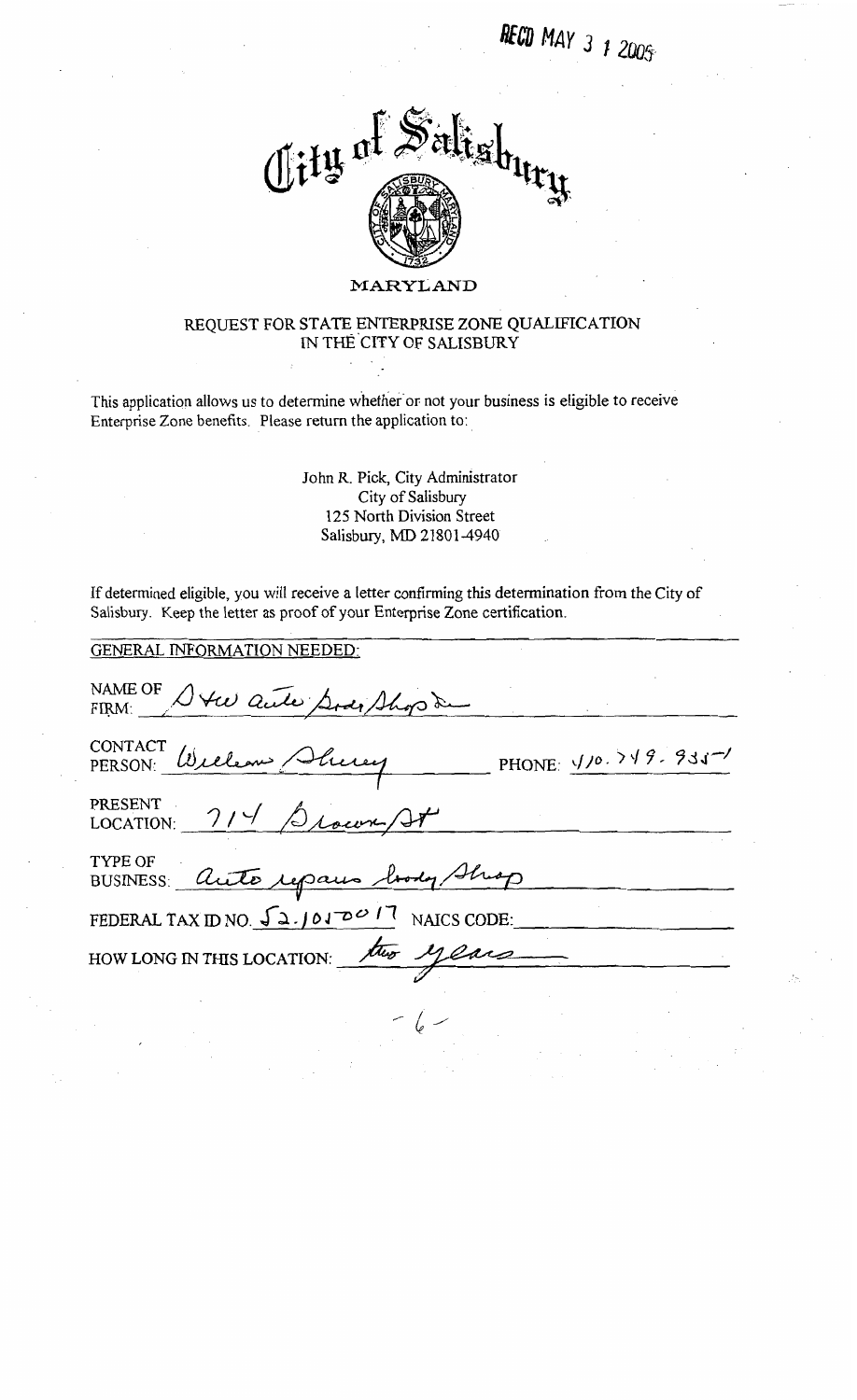OWNER OF REAL PROPERTY WHERE BUSINESS IS Q OWNER OF REAL PROPERTY WHERE BUSINESS IS<br>LOCATED: <u>W, L L I Am K S L I PLF4</u>  $P \circ \mathsf{N} \mathsf{n}' \in \mathsf{W} \mathsf{h} \cdot \overline{\mathsf{N}} \cdot \mathsf{m} \mathsf{g} \mathsf{T} \mathsf{o} \mathsf{n} \mathsf{P}$ 

 $MQ2H+$ ADDRESS OF OWNER:  $\sqrt{96}$  S/KAywood Dr. SALISA way MUS/F<sup>W</sup><br>ADDRESS OF OWNER:  $\sqrt{14}$  S/KAywood Dr. SALISA way MUS/F<sup>W</sup>Y

OUR COMPANY QUALTFIES FOR ENTERPRISE ZONE BENEFITS BECAUSE (CHECK ALL THAT APPLY):

 $\zeta$ 

D WE HAVE CREATED MORE THAN TWO FULL-TIME POSITIONS SINCE LOCATING IN THE ENTERPRISE ZONE<sup>\*</sup>.

\*(EMPLOYEES WORKING IN EXCESS OF *35* HOURS PER WEEK ON AVERAGE ARE CONSIDERED FULL TME.)

WE HAVE INVESTED MORE THAN *\$50,000 IN* OUR PROPERTY LOCATED IN THE ENTERPRISE ZONE.

LF COMPANY QUALIFIES FOR ENTERPRISE ZONE BENEFITS DUE TO JOB CREATION, PLEASE COMPLETE THE FOLLOWING:

DATE COMPANY LOCATED IN THE ENTERPRISE ZONE:

NUMBER OF FULL-TIME EMPLOYEES EMPLOYED AT THIS LOCATION ON THE DATE COMPANY LOCATED IN THE ENTERPRISE ZONE:

CURRENT NUMBER OF FULL-TIME EMPLOYEES EMPLOYED AT THIS LOCATION: **6** 

IF COMPANY QUALIFIES FOR ENTERPRISE ZONE BENEFITS DUE TO INVESTMENT IN THE PROPERTY, PLEASE COMPLETE THE FOLLOWING:

> APPROXIMATE DATE ON WHICH IMPROVEMENTS WERE COMPLETED: 105

El BRIEFLY DESCRIBE IMPROVEMENTS: <u>Ac place of wit</u> ada APPROXIMATE COST П replaced; all over head doors